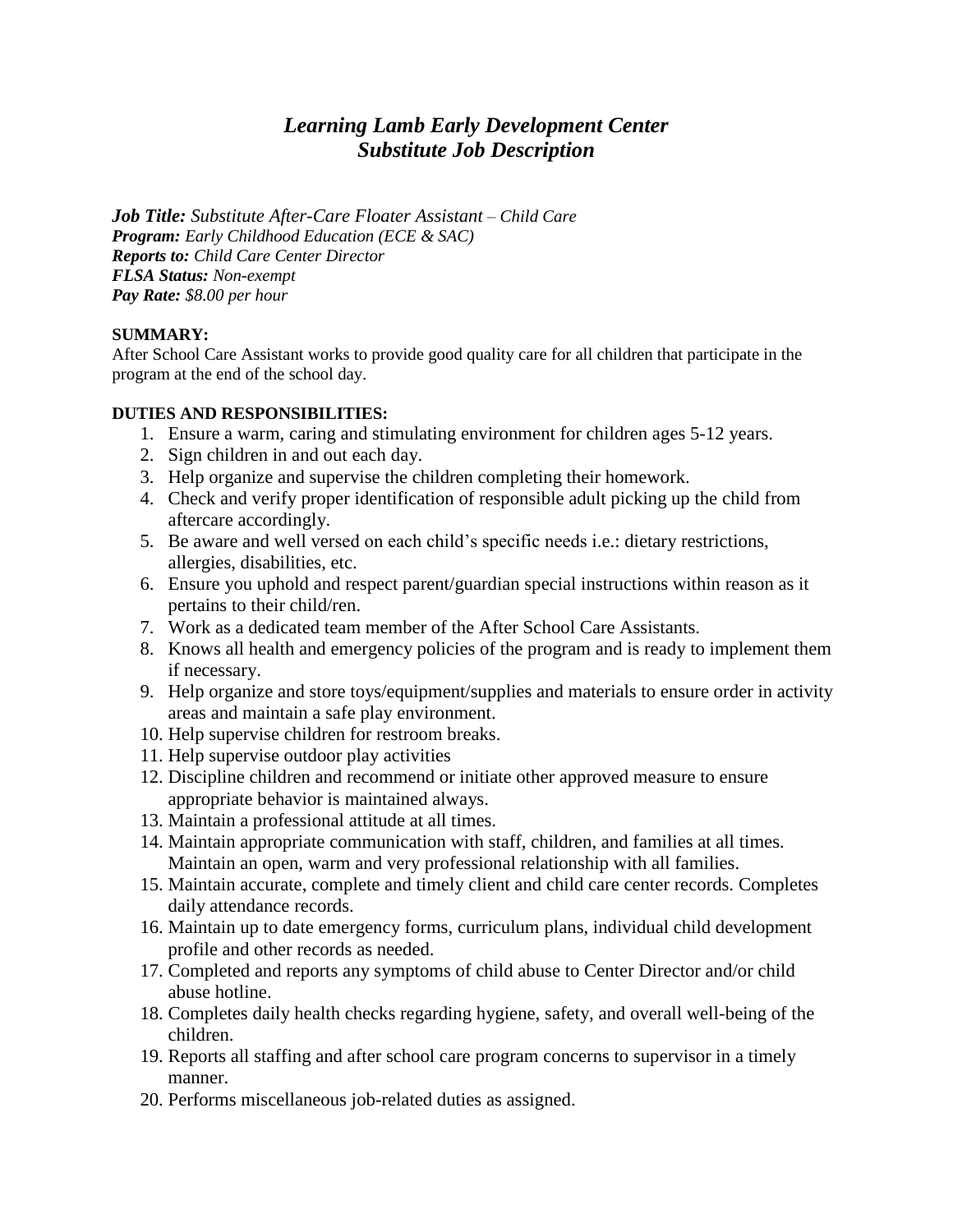21. Social Media presence must in no way be disparaging of LLEDC.

### **MINIMUM JOB REQUIREMENTS:**

High school diploma preferred, but not required. Experience working with children is essential. Knowledge of early childhood education – course work or prior experience preferred. CPR Certification required within 2 months of date of hire. Must pass a pre-employment criminal background check. TB Test must be completed and be read with results prior to employment.

# **KNOWLEDGE, SKILLS, AND ABILITIES REQUIRED:**

- Ability to understand and follow specific instructions and procedures.
- Ability to communicate effectively, both orally and in writing.
- Child supervision skills.
- Ability to provide basic nutrition and hygiene services for toddlers/young children and school age children.
- Knowledge of child care facility, services and/or staff licensure and certification requirements.
- Ability to provide a supportive and caring environment for children.
- Be patient, firm but fair and have a calm approach.

# **PHYSICAL REQUIREMENTS:**

The physical demands described here are representative of those that must be met by an employee to successfully perform the essential functions of this job. While performing the duties of this job, the employee is required to:

- Frequently walks, uses hands and fingers, handle or feel objects, tools/equipment, or controls and talks or hears.
- Often required to stand and sit; reach with hands and arms; and stoop, kneel, crouch, bend squat or crawl.
- Ability to carry up to 25 pounds and in case of emergency a 40-pound child.
- Specific vision abilities required by this job include close vision, distance vision, color vision, peripheral vision, depth perception and the ability to adjust focus.
- Ability to smell, and distinguish odors that may be harmful to address concerns accordingly.
- May occasionally be required to drive a motor vehicle, or commercial bus.

Reasonable accommodations may be made to enable qualified individuals with disabilities to perform the essential functions.

# **FOR CONSIDERATION:**

Send cover letter and resume to [admin@learninglamb.org](mailto:admin@learninglamb.org)